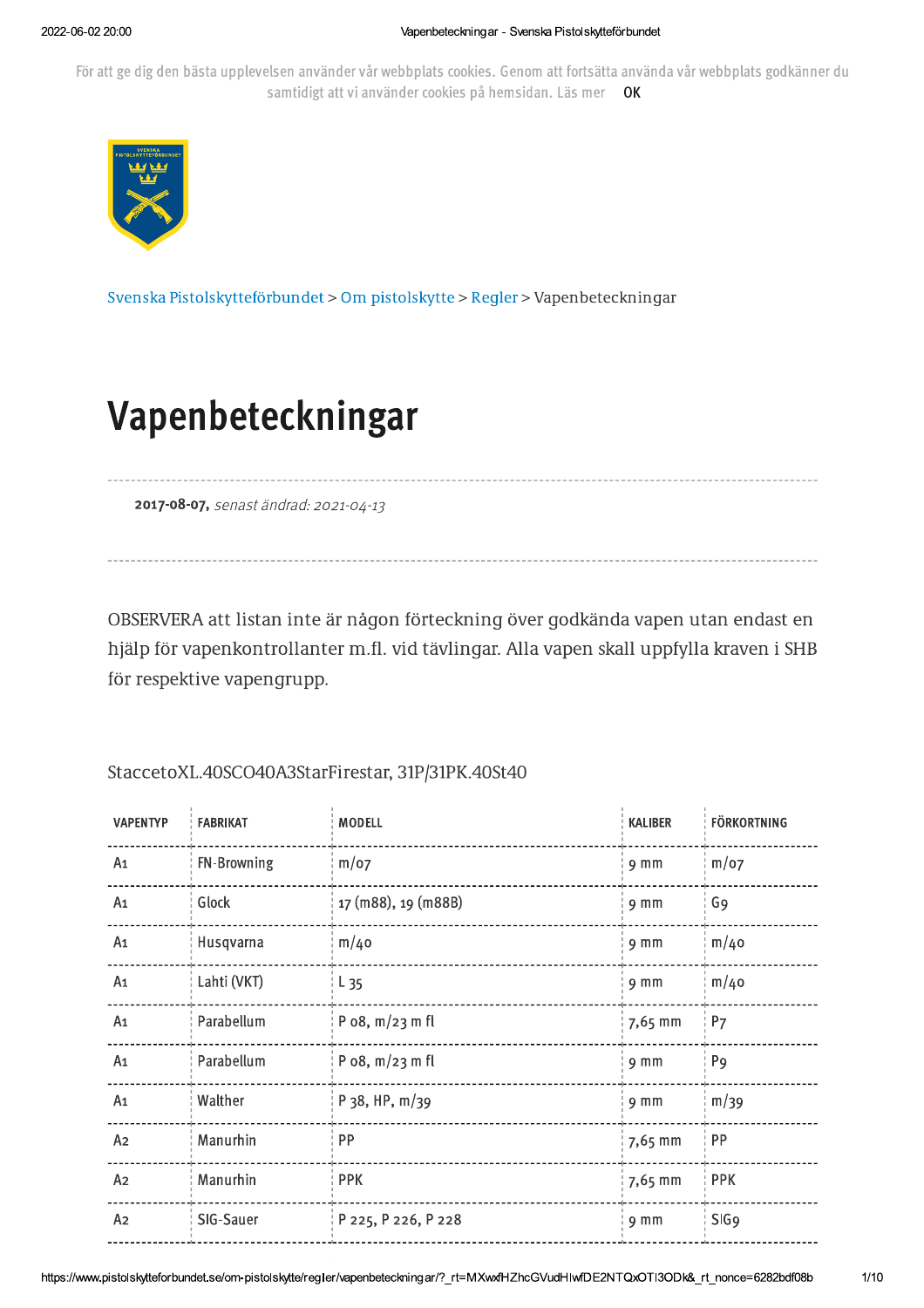| <b>VAPENTYP</b> | <b>FABRIKAT</b>    | MODELL                             | KALIBER         | <b>FÖRKORTNING</b> |
|-----------------|--------------------|------------------------------------|-----------------|--------------------|
| Az              | Walther            | PP                                 | 7,65 mm         | PP                 |
| A <sub>2</sub>  | Walther            | <b>PPK</b>                         | 7,65 mm         | <b>PPK</b>         |
| A <sub>3</sub>  | AMT                | <b>Bulls Eye Target</b>            |                 | AMT40              |
|                 |                    |                                    | .40             |                    |
| A <sub>3</sub>  | AMT                | Hardballer m fl                    | .45             | AMT <sub>45</sub>  |
| A <sub>3</sub>  | AMT                | Javelina                           | 10 mm           | AMT10              |
| A <sub>3</sub>  | AMT                | On Duty                            | 9 <sub>mm</sub> | AMT <sub>9</sub>   |
| A <sub>3</sub>  | Astra              | A-70, A-90, A100 m fl              | 9 <sub>mm</sub> | As9                |
| A <sub>3</sub>  | Auto-Ordnance      | 1911A1                             | .45             | A045               |
| A <sub>3</sub>  | <b>Beretta</b>     | 92 B, 92 FS, M9 m fl               | 9 <sub>mm</sub> | Be9                |
| A <sub>3</sub>  | <b>Beretta</b>     | 96 FS m fl                         | .40             | Be40               |
| A <sub>3</sub>  | Bernardelli        | Po <sub>18</sub>                   | 9 <sub>mm</sub> | Bd9                |
| A <sub>3</sub>  | <b>BUL</b>         | M-5, Storm                         | 9 <sub>mm</sub> | <b>BUL9</b>        |
| A <sub>3</sub>  | <b>BUL</b>         | M-5, Storm                         | .40             | BUL <sub>40</sub>  |
| A <sub>3</sub>  | <b>BUL</b>         | M-5, Storm                         | .45             | BUL <sub>45</sub>  |
| A <sub>3</sub>  | Caspian            | 1911                               | 9 <sub>mm</sub> | Ca9                |
| A <sub>3</sub>  | Caspian            | 1911                               | .38             | Ca38               |
| A <sub>3</sub>  | Caspian            | 1911                               | 10 mm           | Ca <sub>10</sub>   |
| A <sub>3</sub>  | Caspian            | 1911                               | .45             | Ca45               |
| A <sub>3</sub>  | Colt               | Gold Cup m fl                      | .45             | C <sub>45</sub>    |
| A <sub>3</sub>  | Colt               | Government 1911A1 m fl             | 9 <sub>mm</sub> | C <sub>9</sub>     |
| A <sub>3</sub>  | CZ                 | 75 m fl                            | .40             | CZ40               |
| A <sub>3</sub>  | CZ                 | 75, 85, 100 m fl                   | 9 <sub>mm</sub> | CZ <sub>9</sub>    |
| A <sub>3</sub>  | ${\sf CZ}$         | 97B                                | .45             | CZ45               |
| A <sub>3</sub>  | Detonics           | Scoremaster m fl                   | .45             | <b>De45</b>        |
| A <sub>3</sub>  | Fèg                | B9R, FP9 m fl                      | 9 <sub>mm</sub> | F9                 |
| A <sub>3</sub>  | FN-Browning        | 1900, 1910, 1922                   | 7,65 mm         | FN <sub>7</sub>    |
| A <sub>3</sub>  | FN-Browning        | BDA, BDM                           | 9 <sub>mm</sub> | FN <sub>9</sub>    |
| A <sub>3</sub>  | FN-Browning        | Hi Power                           | 9 <sub>mm</sub> | <b>BHP</b>         |
| A <sub>3</sub>  | Fratelli Tanfoglio | Gold Match, Limited Custom HC m fl | .38             | FI38               |
|                 |                    |                                    |                 |                    |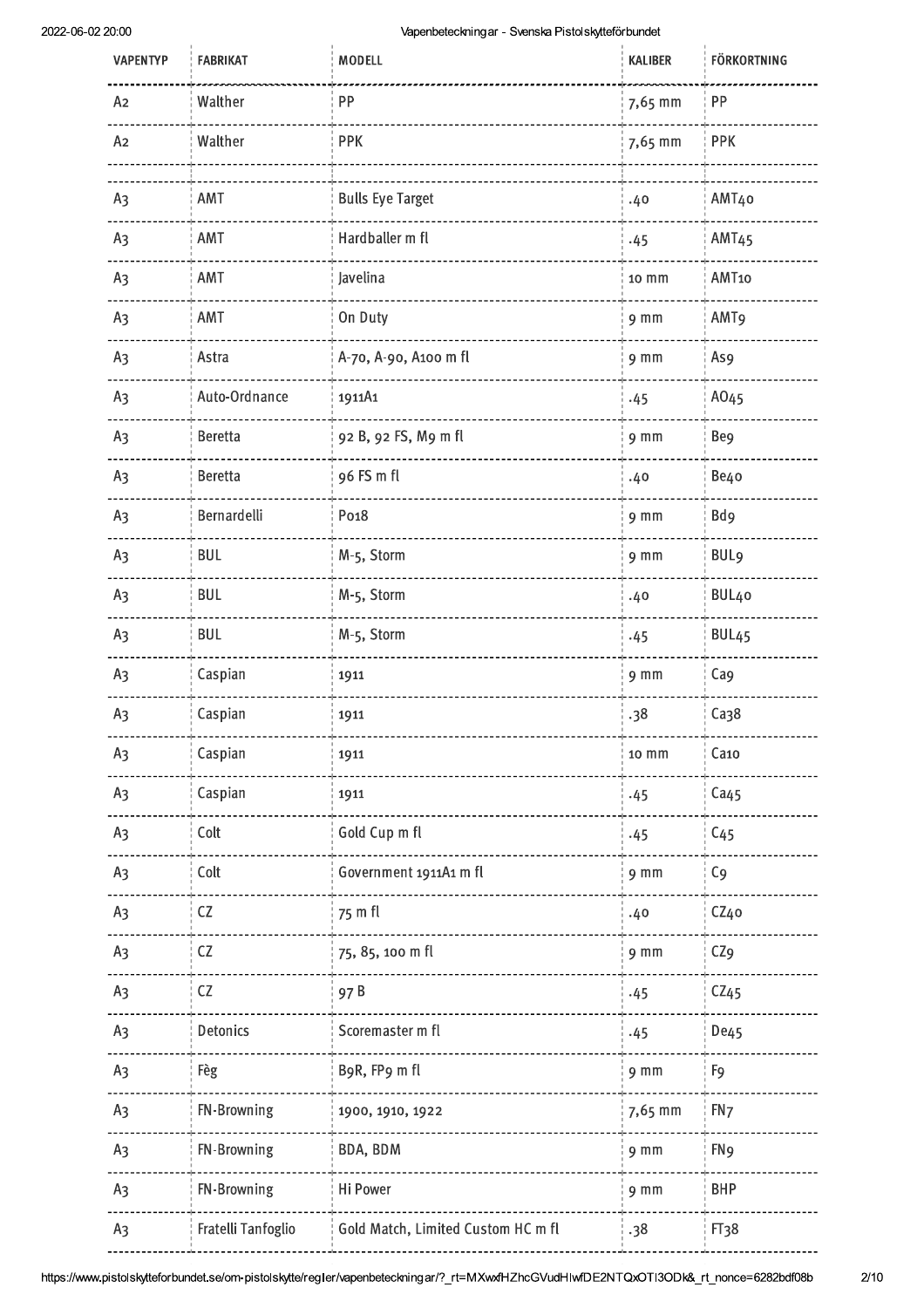| <b>VAPENTYP</b> | <b>FABRIKAT</b>      | MODELL                              | KALIBER         | <b>FÖRKORTNING</b> |
|-----------------|----------------------|-------------------------------------|-----------------|--------------------|
| A <sub>3</sub>  | Fratelli Tanfoglio   | Limited Custom, Force m fl          | .40             | FI <sub>40</sub>   |
| A <sub>3</sub>  | Fratelli Tanfoglio   | Match, Stock m fl                   | 10 mm           | FI <sub>10</sub>   |
| A3              | Fratelli Tanfoglio   | TA 90, Match, Limited m fl          | 9 <sub>mm</sub> | FT <sub>9</sub>    |
| A <sub>3</sub>  | Fratelli Tanfoglio   | Witness Sport 1911 m fl             | .45             | FI45               |
| A <sub>3</sub>  | Glock                | 17 L, 26, 34                        | 9 <sub>mm</sub> | G9                 |
| A <sub>3</sub>  | Glock                | 20, 29                              | 10 mm           | $G_{10}$           |
| A <sub>3</sub>  | Glock                | 21, 30, 36                          | .45             | G <sub>45</sub>    |
| A <sub>3</sub>  | Glock                | 22, 23, 24, 27, 35                  | .40             | G <sub>4</sub> o   |
| A <sub>3</sub>  | Heckler & Koch       | Mark 23, USP Elite m fl             | .45             | <b>HK45</b>        |
| A <sub>3</sub>  | Heckler & Koch       | P9S, P7, USP,, m fl                 | 9 <sub>mm</sub> | HK <sub>9</sub>    |
| A <sub>3</sub>  | Heckler & Koch       | USP Expert, USP Custom Sport m fl   | .40             | HK40               |
| A <sub>3</sub>  | <b>High Standard</b> | M1911A1 m fl                        | .45             | <b>HS45</b>        |
| A <sub>3</sub>  | IMI                  | Jericho 941                         | 9 mm            | IMI9               |
| A <sub>3</sub>  | Infinity             | PPC Target, Titanium, IED 1911 m fl | .38             | ln <sub>38</sub>   |
| A <sub>3</sub>  | Infinity             | PPC Target, Titanium, IED 1911 m fl | .40             | ln40               |
| A <sub>3</sub>  | Infinity             | PPC Target, Titanium, IED 1911 m fl | .45             | ln45               |
| A3              | IWI                  | Jericho                             | 9 <sub>mm</sub> | IWI9               |
| A <sub>3</sub>  | Kimber               | Custom Target, Gold Match m fl      | .40             | Ki40               |
| A <sub>3</sub>  | Kimber               | Custom Target, Gold Match m fl      | .45             | Ki <sub>45</sub>   |
| A <sub>3</sub>  | Kongsberg            | m/1914                              | .45             | Ko <sub>45</sub>   |
| A <sub>3</sub>  | <b>KPS</b>           | Omega                               | 9 <sub>mm</sub> | KPS <sub>9</sub>   |
| A <sub>3</sub>  | Les Baer             | Modell 1911                         | .45             | LB45               |
| A <sub>3</sub>  | Les Baer             | Modell 1911                         | 9 <sub>mm</sub> | LB <sub>9</sub>    |
| A <sub>3</sub>  | Llama                | $m/87$ m fl                         | 9 <sub>mm</sub> | L <sub>9</sub>     |
| A <sub>3</sub>  | Llama                | MAX-I                               | .45             | $L_{45}$           |
| A <sub>3</sub>  | MAS                  | 1950 m fl                           | 9 <sub>mm</sub> | MAS <sub>9</sub>   |
| A <sub>3</sub>  | Mauser               | $C/96*$                             | 7,63 mm         | M7,63              |
| A <sub>3</sub>  | Mauser               | $C/96$ *, 90-SA, 90-DA              | 9 <sub>mm</sub> | M <sub>9</sub>     |
| A3              | Mauser               | HSc, $m/1914$ m fl                  | 7,65 mm         | M <sub>7</sub>     |

 $3/10$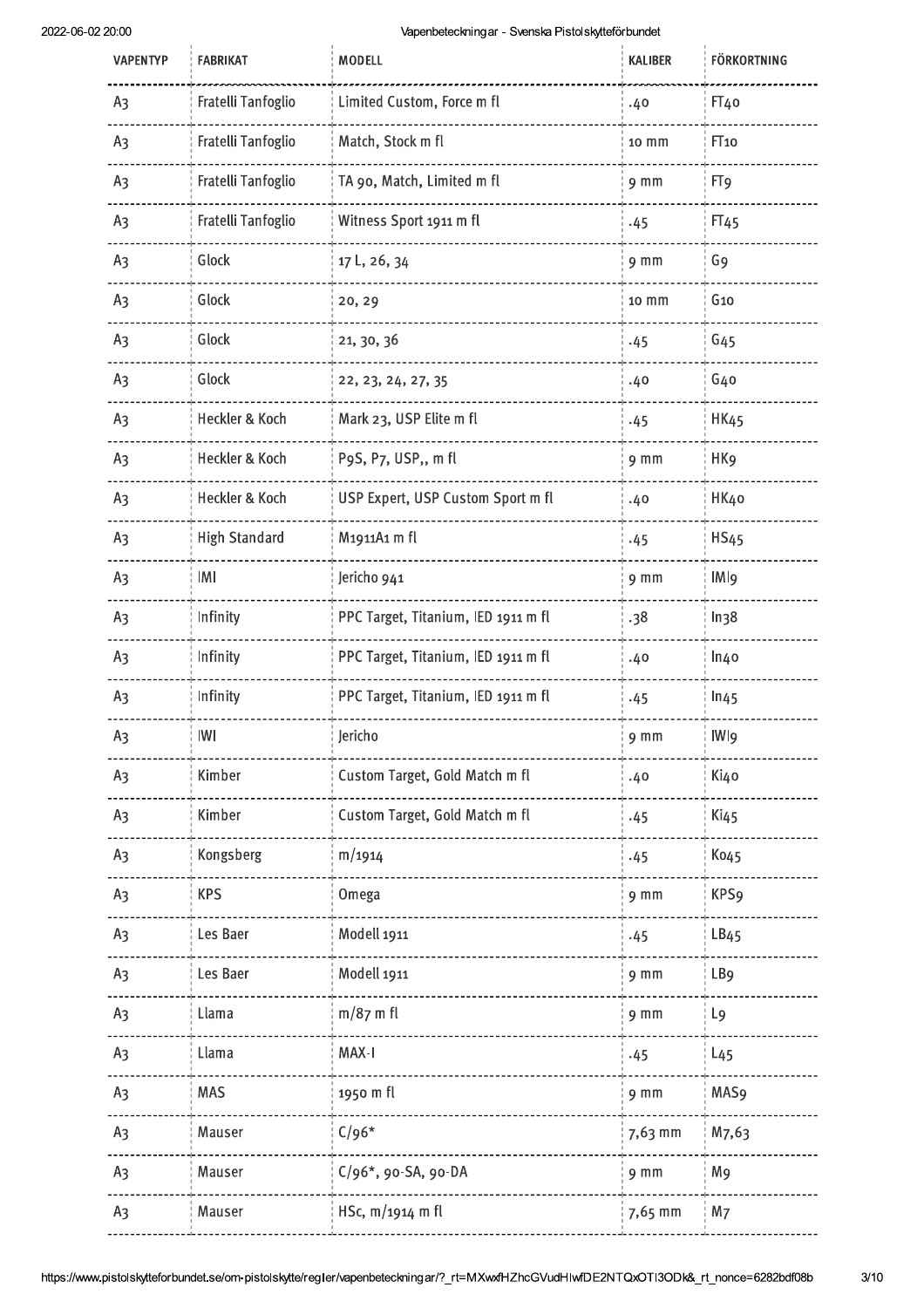$\bar{1}$ 

| <b>VAPENTYP</b>                                                                                                             | <b>FABRIKAT</b> | MODELL                               | KALIBER          | <b>FÖRKORTNING</b>     |
|-----------------------------------------------------------------------------------------------------------------------------|-----------------|--------------------------------------|------------------|------------------------|
| A <sub>3</sub>                                                                                                              | Mauser          | M <sub>2</sub>                       | .40              | M <sub>4</sub> o       |
| A <sub>3</sub>                                                                                                              | Mauser          | M <sub>2</sub>                       | .45              | M <sub>45</sub>        |
| A <sub>3</sub>                                                                                                              | Norinco         | 1911                                 | .45              | No45                   |
| A <sub>3</sub>                                                                                                              | Norinco         | m/77B                                | $9 \, \text{mm}$ | No9                    |
| A <sub>3</sub>                                                                                                              | Para-Ordnance   | 14.45 LDA m fl                       | .45              | PO <sub>45</sub>       |
| A <sub>3</sub>                                                                                                              | Para-Ordnance   | 16.40 LDA m fl                       | .40              | P040                   |
| A <sub>3</sub>                                                                                                              | Para-Ordnance   | 18.9 LDA m fl                        | 9 mm             | PO <sub>9</sub>        |
| A <sub>3</sub>                                                                                                              | Pardini         | PC <sub>40</sub>                     | .40              | Pa40                   |
| A <sub>3</sub>                                                                                                              | Pardini         | PC <sub>45</sub> , GT <sub>45</sub>  | .45              | Pa <sub>45</sub>       |
| A <sub>3</sub>                                                                                                              | Pardini         | PC9, GT9                             | 9 mm             | Pa9                    |
| A <sub>3</sub>                                                                                                              | Peter Stahl     | PSP 92, PSP 07 m fl                  | .45              | <b>PS45</b>            |
| A <sub>3</sub>                                                                                                              | Peter Stahl     | PSP 92, PSP 07, HC m fl              | 9 mm             | PS <sub>9</sub>        |
| A <sub>3</sub>                                                                                                              | Ruger           | KP94, P94                            | .40              | Ru4o                   |
| A <sub>3</sub>                                                                                                              | Ruger           | P89, P93, KP94, KP95 m fl            | 9 mm             | Ru9                    |
| A <sub>3</sub>                                                                                                              | Ruger           | P90, KP97 m fl                       | .45              | <b>Ru45</b>            |
| A <sub>3</sub>                                                                                                              | S.P.S.          | 1911 A1                              | 9 mm             | <b>SPS9</b>            |
| A <sub>3</sub>                                                                                                              | S.P.S.          | Standard Plus, m fl                  | .38              | SPS <sub>3</sub> 8     |
| A <sub>3</sub>                                                                                                              | S.P.S.          | Standard Plus, m fl                  | .45              | SPS <sub>45</sub>      |
| A <sub>3</sub>                                                                                                              | S.P.S.          | Standard Precision, m fl             | .40              | SPS <sub>40</sub>      |
| A <sub>3</sub>                                                                                                              | SIG             | P 210-2, P 210-5, m fl               | 9 <sub>mm</sub>  | N <sub>9</sub>         |
| A <sub>3</sub>                                                                                                              | SIG             | P 210-6, 47/8 m fl                   | 7,65 mm          | N <sub>7</sub>         |
| A <sub>3</sub>                                                                                                              | SIG-Sauer       | P 220                                | 9 <sub>mm</sub>  | SIG <sub>9</sub>       |
| A <sub>3</sub>                                                                                                              | SIG-Sauer       | P 220                                | .45              | SIG45                  |
| A <sub>3</sub>                                                                                                              | SIG-Sauer       | P 229                                | .40              | SIG40                  |
| A <sub>3</sub>                                                                                                              | SIG-Sauer       | P226, X-Five, X-Five Allround        | .40              | SIG40                  |
| A <sub>3</sub>                                                                                                              | SIG-Sauer       | P226, X-Five, X-Six, X-Five Allround | 9 <sub>mm</sub>  | SIG <sub>9</sub>       |
| A <sub>3</sub>                                                                                                              | Smith & Wesson  | 410, SW40E m fl                      | .40              | SW <sub>40</sub>       |
| A <sub>3</sub>                                                                                                              | Smith & Wesson  | 457, 4583TSW, 4586TSW mfl            | .45              | <b>SW<sub>45</sub></b> |
| A <sub>3</sub>                                                                                                              | Smith & Wesson  | m39, m59, 910 SW9VE m fl             | 9 <sub>mm</sub>  | SW <sub>9</sub>        |
| pistolskytteforbundet.se/om-pistolskytte/reg1er/vapenbeteckningar/?_rt=MXwxfHZhcGVudHIwfDE2NTQxOTI3ODk&_rt_nonce=6282bdf08b |                 |                                      |                  |                        |
|                                                                                                                             |                 |                                      |                  |                        |
|                                                                                                                             |                 |                                      |                  |                        |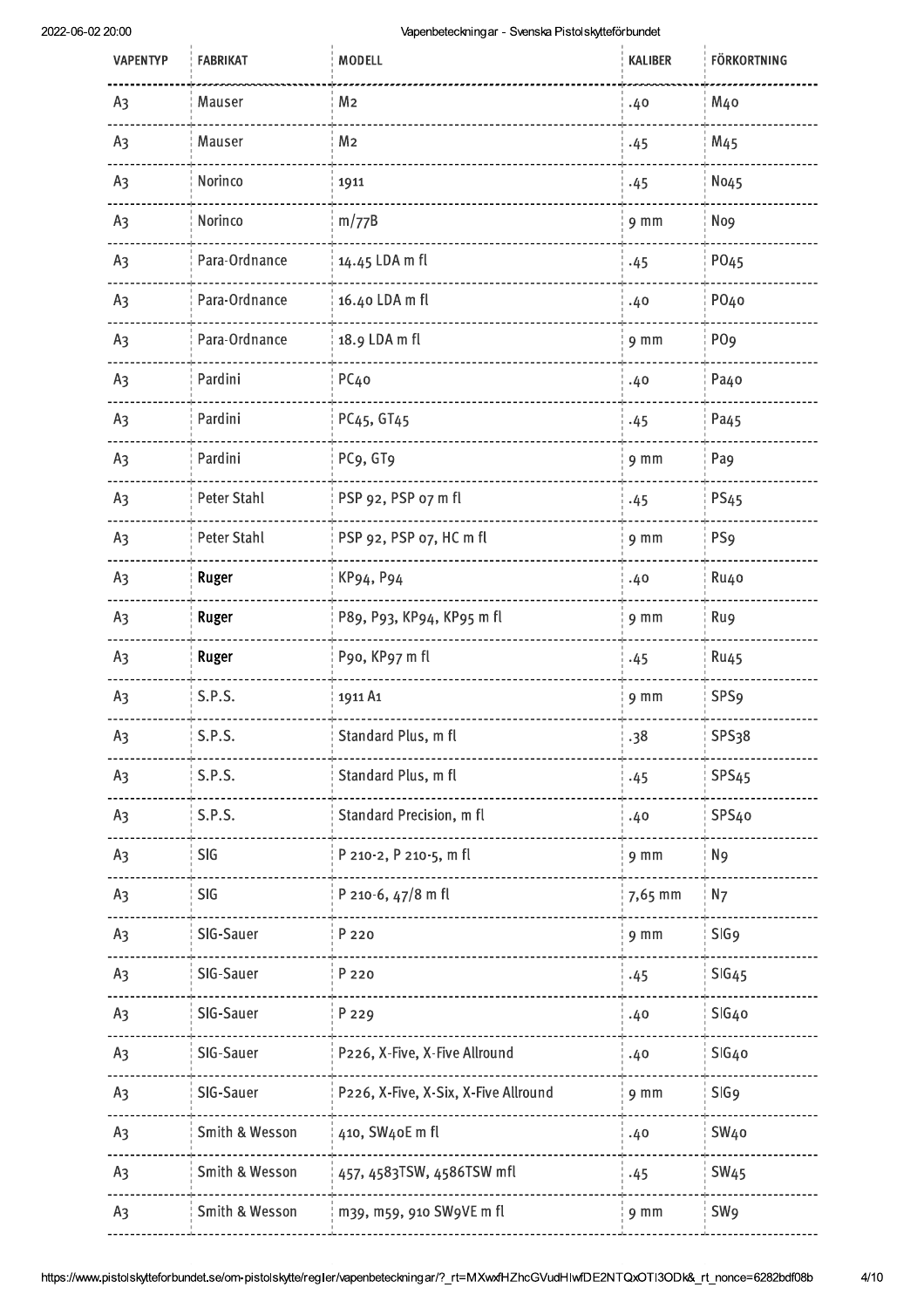| <b>VAPENTYP</b> | <b>FABRIKAT</b> | MODELL                        | KALIBER         | <b>FÖRKORTNING</b> |
|-----------------|-----------------|-------------------------------|-----------------|--------------------|
| A <sub>3</sub>  | Sphinx          | Serie 2000, 3000              | 9 mm            | Sx9                |
| A <sub>3</sub>  | Sphinx          | Serie 2000, 3000              | .40             | Sx40               |
| A <sub>3</sub>  | Springfield     | XD-40                         | .40             | Sp <sub>40</sub>   |
| A <sub>3</sub>  | Springfield     | $XD-45$                       | .45             | Sp45               |
| A <sub>3</sub>  | Springfield     | $XD - 9$                      | 9 <sub>mm</sub> | Sp9                |
| A <sub>3</sub>  | Stacceto 2021   | C, C <sub>2</sub> , P, XC, XL | 9 <sub>mm</sub> | Sco9               |
| A <sub>3</sub>  | Stacceto 2021   | XL                            | .40             | Sco4o              |
| A <sub>3</sub>  | Star            | Firestar, 31P/31PK            | .40             | St40               |
| A <sub>3</sub>  | Star            | Firestar, 31P/31PK            | .45             | St <sub>45</sub>   |
| A <sub>3</sub>  | Star            | SI                            | 9 <sub>mm</sub> | St9                |
| A <sub>3</sub>  | <b>Star</b>     | Standard Plus, m fl           | 7,65 mm         | St7                |
| A <sub>3</sub>  | Steyr           | Firestar                      | 9 mm            | Se9                |
| A <sub>3</sub>  | Steyr           | M357                          | .40             | Se40               |
| A <sub>3</sub>  | Steyr           | M9, S9                        | .357            | Se357              |
| A <sub>3</sub>  | STI             | EAGLE 5.1 m fl                | .38             | STl <sub>38</sub>  |
| A <sub>3</sub>  | STI             | EAGLE 5.1 m fl                | .40             | STI40              |
| A3              | STI             | Executive m fl                | .45             | STI45              |
| A <sub>3</sub>  | STI             | M40, S40                      | 9 <sub>mm</sub> | STI9               |
| A <sub>3</sub>  | Taurus          | PT-100/101                    | .40             | T <sub>4</sub> o   |
| A <sub>3</sub>  | Taurus          | PT-92, PT-99                  | 9 <sub>mm</sub> | T <sub>9</sub>     |
| A <sub>3</sub>  | <b>Taurus</b>   | PT-945                        | .45             | T <sub>45</sub>    |
| A <sub>3</sub>  | Vektor          | SP <sub>1</sub>               | 9 <sub>mm</sub> | Ve9                |
| A <sub>3</sub>  | Walther         | P 5, P 99 m fl                | 9 <sub>mm</sub> | W9                 |
| $\sf B$         | Benelli         | MP 90S                        | .32             | Bn                 |
| В               | Colt            | Gold Cup                      | .38             | C <sub>38</sub>    |
| B               | Erma            | <b>ESP 85 A</b>               | .32             | Er                 |
| B               | F.A.S.          | SP 603                        | .32             | FAS                |
| B               | Fiocchi-Pardini | MP                            | .32             | Pa                 |
| B               | Hämmerli        | P 240                         | .38             | Hä38               |
|                 |                 |                               |                 |                    |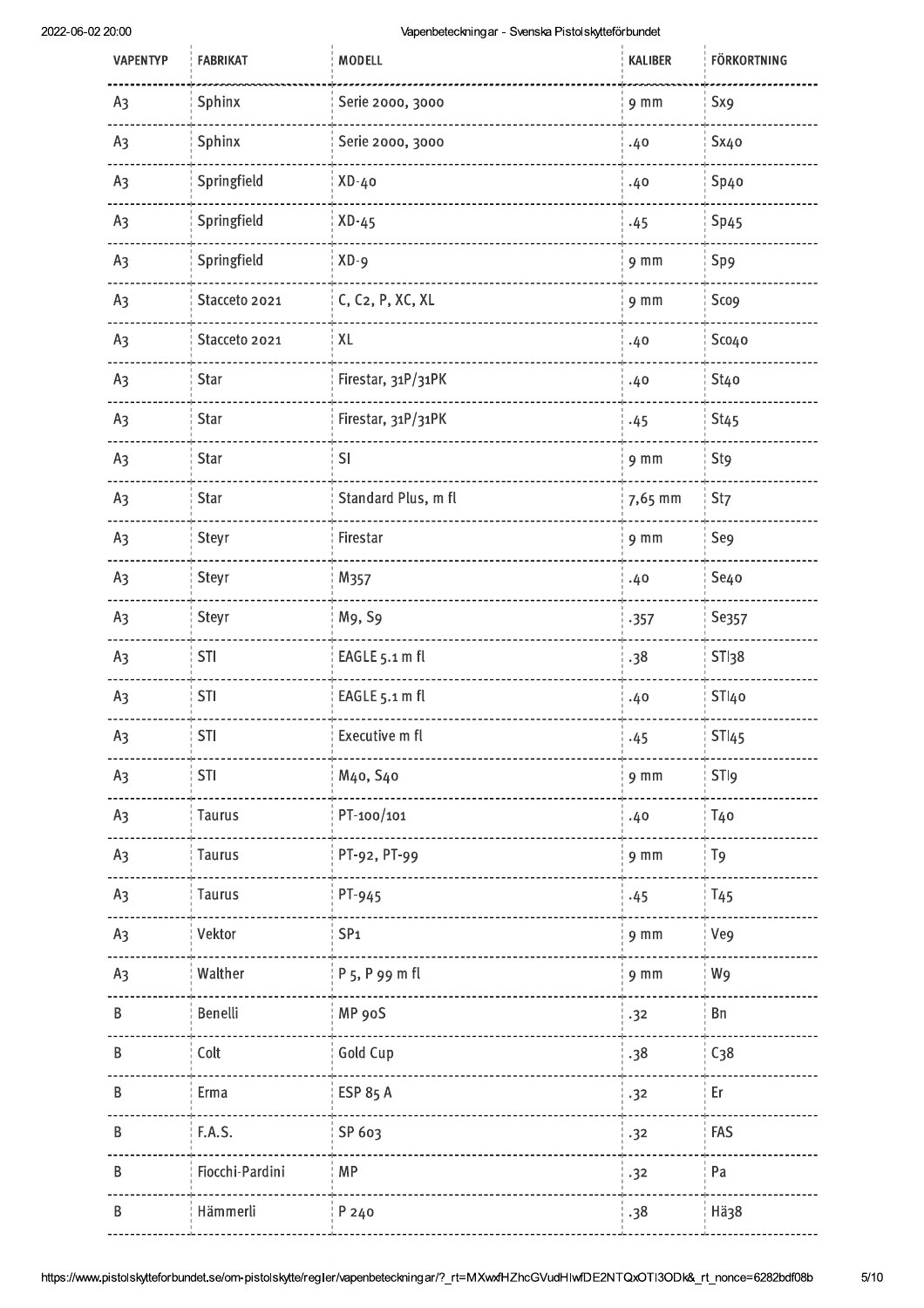J.

J.

| <b>VAPENTYP</b> | <b>FABRIKAT</b>       | MODELL                             | <b>KALIBER</b>  | <b>FÖRKORTNING</b> |
|-----------------|-----------------------|------------------------------------|-----------------|--------------------|
| В               | Hämmerli              | P 240, P 280, SP20                 | .32             | Hä                 |
| В               | Match Guns            | MG4                                | .32             | MG                 |
| B               | Morini                | CM 32                              | .32             | Mo                 |
| В               | Pardini               | HP                                 | .32             | Pa                 |
| B               | <b>SAKO</b>           | TriAce, 22-32                      | .32             | <b>SAKO</b>        |
| B               | SIG-Neuhausen         | P 210                              | 7,65 mm         | N <sub>7</sub>     |
| В               | SIG-Neuhausen         | P 210                              | 9 <sub>mm</sub> | N <sub>9</sub>     |
| В               | Smith & Wesson        | m <sub>52</sub>                    | .38             | SW <sub>3</sub> 8  |
| B               | Tesro                 | <b>TS32</b>                        | .32             | Te                 |
| B               | Unique                | Des 32U                            | .32             | Un                 |
| B               | Walther               | GSP                                | .32             | GSP                |
| $\mathsf{C}$    | <b>Advantage Arms</b> | Växelsats för Glock, XD, 1911/2011 | .22             | Ad                 |
| C               | Arminius              | HW <sub>9</sub>                    | .22             | Ar                 |
| $\mathsf{C}$    | Astra                 | $TS-22$                            | .22             | As                 |
| C               | <b>Baikal</b>         | $II$ 35                            | .22             | Ba                 |
| C               | Benelli               | MP 90S World Cup, MP 95E           | .22             | Bn                 |
| С               | <b>Beretta</b>        | m76, m89, 87 Target                | .22             | Be                 |
| C               | <b>Britarms</b>       | 2000                               | .22             | Br                 |
| C               | <b>Browning</b>       | <b>Buck Mark</b>                   | .22             | <b>Bw</b>          |
| C               | Ciener                | .22 växelsats för Glock            | .22             | Ci                 |
| C               | Colt                  | Ace, Woodsman, Cadet m.fl.         | .22             | $\mathsf C$        |
| C               | ${\sf CZ}$            | 122, Kadet (växelsats till m/75)   | .22             | CZ                 |
| C               | Domino                | 602                                | .22             | D <sub>0</sub>     |
| C               | Erma                  | <b>ESP 85 A</b>                    | .22             | Er                 |
| C               | F.A.S.                | SP 602, SP 607                     | .22             | FAS                |
| C               | Feinwerkbau           | AW 93                              | .22             | Fe                 |
| C               | Fiocchi-Pardini       | <b>SPE</b>                         | .22             | Pa                 |
| C               | FN-Browning           | International, 150 m.fl.           | .22             | <b>FN</b>          |
| C               | <b>High Standard</b>  | Military, Victor, 10X series m fl  | .22             | HS                 |
|                 |                       |                                    |                 |                    |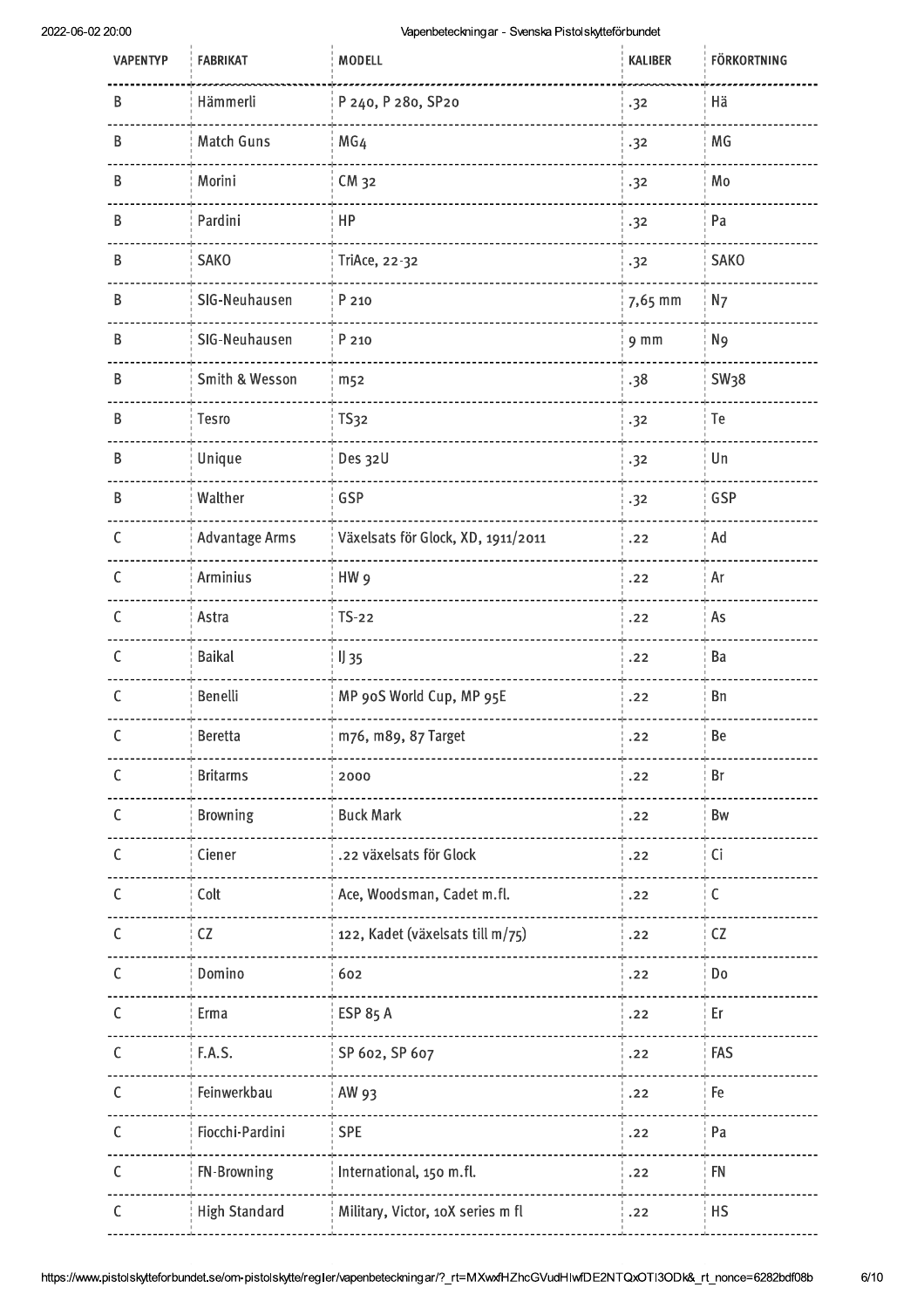J.

J.

 $7/10$ 

| <b>VAPENTYP</b> | <b>FABRIKAT</b>     | MODELL                          | KALIBER | <b>FÖRKORTNING</b> |
|-----------------|---------------------|---------------------------------|---------|--------------------|
| C               | Hämmerli            | 208, 215, P280, SP20, X.esse    | .22     | Hä                 |
| C               | Match Guns          | MG <sub>2</sub>                 | .22     | MG                 |
| C               | Mitchell            | Citation II, Victor II m fl     | .22     | Mi                 |
| C               | Morini              | CM 102 E, CM 22M                | .22     | Mo                 |
| C               | Norinco             | <b>BS-82</b>                    | .22     | No                 |
| $\mathsf C$     | Pardini             | SP                              | .22     | Pa                 |
| C               | Peters Stahl        | .22LR                           | .22     | PS                 |
| C               | Ruger               | MK 512, KMK 512 m fl            | .22     | Ru                 |
| C               | <b>SAKO</b>         | TriAce, 22-32                   | .22     | <b>SAKO</b>        |
| C               | SIG-Neuhausen       | P210.22 växelsats               | .22     | N                  |
| C               | Smith & Wesson      | m17, m617 (revolver)            | .22     | SW <sub>22</sub> R |
| C               | Smith & Wesson      | m41, 22A, m422 m fl             | .22     | SW                 |
| C               | Tesro               | <b>TS22</b>                     | .22     | Te                 |
| C               | UHL                 | .22 växelsats för Glock "WS-17" | .22     | UHL                |
| C               | Unique              | Des 69, Des 69-U, Des 96        | .22     | Un                 |
| C               | Vostok              | IJ 35, MCM                      | .22     | Vo                 |
| C               | Walther             | GSP                             | .22     | GSP                |
| C               | Walther             | KSP, P22                        | .22     | W                  |
| C               | Walther             | PP                              | .22     | PP                 |
| C               | Walther             | <b>SSP</b>                      | .22     | <b>SSP</b>         |
| R               | Alfa                | m/3541, m/3561 m fl             | .357    | Al <sub>357</sub>  |
| $\mathsf R$     | Arminius            |                                 | .32     | Ar32               |
| R               | Brno                | ZHR 3561 m fl                   | .357    | Bo357              |
| R               | Brno                | ZHR 741 mfl                     | .32     | Bo32               |
| R               | <b>Brno</b>         | ZHR 861 m fl                    | .38     | Bo38               |
| R               | <b>Charter Arms</b> | Bulldog m fl                    | .32     | Ch32               |
| R               | <b>Charter Arms</b> | Bulldog m fl                    | .38     | Ch38               |
| R               | <b>Charter Arms</b> | Bulldog m fl                    | .357    | Ch357              |
| R               | <b>Charter Arms</b> | Bulldog m fl                    | .44     | Ch44               |
|                 |                     |                                 |         |                    |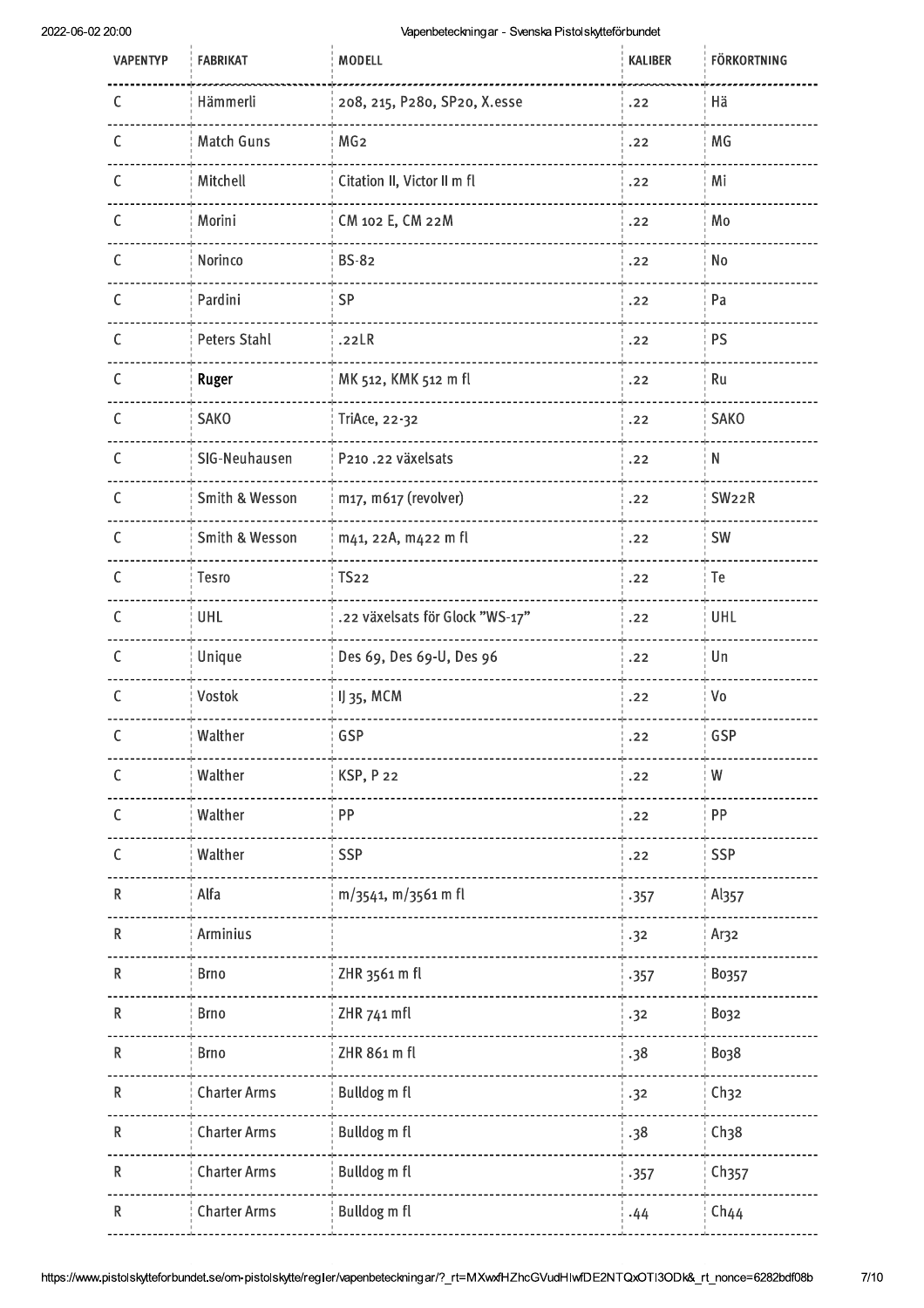| <b>VAPENTYP</b> | <b>FABRIKAT</b>           | MODELL                        | KALIBER | <b>FÖRKORTNING</b> |
|-----------------|---------------------------|-------------------------------|---------|--------------------|
| R               | Colt                      | Anaconda m fl                 | .44     | $C_{44}$           |
| R               | Colt                      | Diamondback m fl              | .38     | C <sub>38</sub>    |
| R               | Colt                      | Peacemaker m fl               | .45     | C <sub>45</sub>    |
| R               | Colt                      | Python, King Cobra m fl       | .357    | C <sub>357</sub>   |
| R               | Dan Wesson                | $m/15-2$ , $m/715-2$ m fl     | .357    | DW357              |
| R               | Dan Wesson                | m/32, m/732                   | .32     | DW32               |
| R               | Dan Wesson                | $m/44$ , $m/744$ m fl         | .44     | DW44               |
| R               | <b>Freedom Arms</b>       | m 1997                        | .357    | Fr357              |
| R               | Holek                     | m/761                         | .32     | H032               |
| R               | Holek                     | m/830, m/831, m/841, m/861    | .38     | Ho38               |
| R               | Jäger                     | Dakota                        | .45     | Jä45               |
| R               | Korth                     | Combat, Sport, Target         | .32     | K <sub>32</sub>    |
| ${\sf R}$       | Korth                     | Combat, Sport, Target         | .357    | K357               |
| $\mathsf R$     | Llama                     |                               | .32     | $L_{32}$           |
| R               | Llama                     | Comanche                      | .357    | L <sub>357</sub>   |
| R               | Llama                     | Supercomanche                 | .44     | $L_{44}$           |
| R               | Manurhin                  | MR 32 Match                   | .32     | Маз2               |
| ${\sf R}$       | Manurhin                  | MR 357                        | .357    | Ma357              |
| R               | Manurhin                  | MR 38 Match                   | .38     | Маз8               |
| R               | Rossi                     | m/720                         | .44     | <b>Ro44</b>        |
| R               | Rossi                     | m/89                          | .32     | Ro32               |
| R               | Rossi                     | $m/941$ m fl                  | .38     | Ro38               |
| R               | Rossi                     | m/971                         | .357    | Ro357              |
| R               | Ruger                     | <b>Blackhawk</b>              | .45     | <b>Ru45</b>        |
| ${\sf R}$       | Ruger                     | GP 100 m fl                   | .357    | <b>Ru357</b>       |
| R               | Ruger                     | GP 100, SP 101                | .38     | <b>Ru38</b>        |
| R               | Ruger                     | Redhawk, Super Blackhawk m fl | .44     | Ru44               |
| R               | <b>Smith &amp; Wesson</b> | m14, m15, m64 m fl            | .38     | SW <sub>38</sub>   |
| R               | Smith & Wesson            | m16                           | .32     | <b>SW32</b>        |
|                 |                           |                               |         |                    |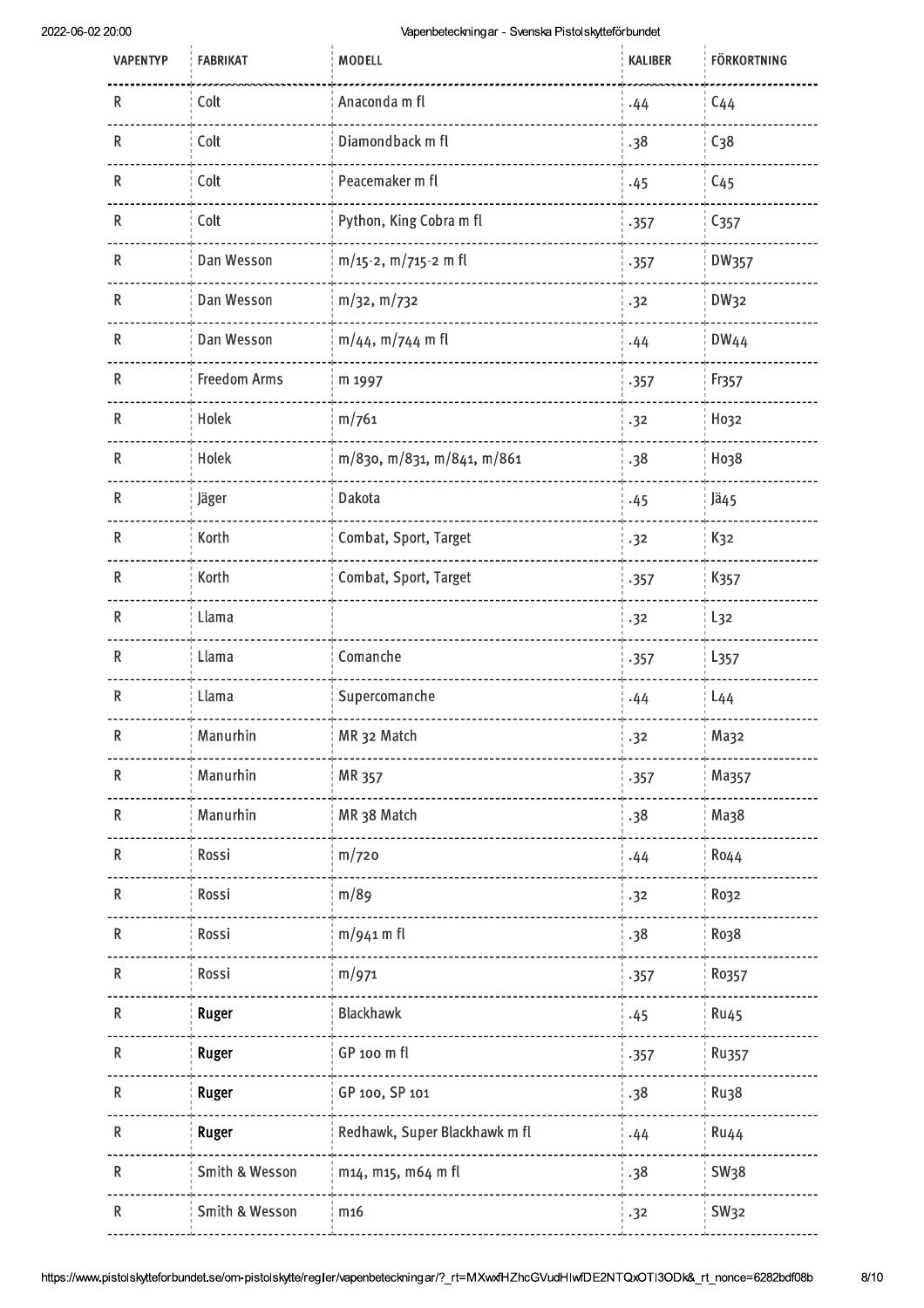| <b>VAPENTYP</b> | <b>FABRIKAT</b> | MODELL                 | KALIBER | <b>FÖRKORTNING</b>     |
|-----------------|-----------------|------------------------|---------|------------------------|
| ${\sf R}$       | Smith & Wesson  | m19, m27, m586 m fl    | .357    | SW357                  |
| ${\sf R}$       | Smith & Wesson  | M25, m625              | .45     | <b>SW<sub>45</sub></b> |
| R               | Smith & Wesson  | m29, m629              | .44     | <b>SW44</b>            |
| ${\sf R}$       | Smith & Wesson  | m57, m657              | .41     | SW <sub>41</sub>       |
| ${\sf R}$       | Taurus          | M44 m fl               | .44     | T44                    |
| ${\sf R}$       | Taurus          | M65 m fl               | .357    | T <sub>357</sub>       |
| ${\sf R}$       | Taurus          | M76 m fl               | .32     | T <sub>32</sub>        |
| ${\sf R}$       | Taurus          | M82 m fl               | .38     | T <sub>38</sub>        |
| $\mathsf R$     | Uberti          | <b>Buckhorn</b>        | .44     | Ub <sub>44</sub>       |
| $\mathsf R$     | Uberti          | Cattleman              | .357    | Ub357                  |
| $\mathsf R$     | Uberti          | Cattleman              | .45     | Ub45                   |
| R               | Uberti          | Inspector              | .32     | Ub32                   |
| $\mathsf R$     | Uberti          | Inspector              | .38     | Ub38                   |
| R               | Webley          | Mark III, Mark IV m fl | .38     | <b>We38</b>            |
| ${\sf R}$       | Webley          | Mark VI No. 1 m fl     | .455    | <b>We455</b>           |

## Svenska Pistolskytteförbundet

SPSF har till uppgift att främja och utveckla skyttet med pistol och revolver samt att verka för ökad skjutskicklighet och ansvarsfull hantering av dessa tävlingsvapen.SPSF är en frivillig försvarsorganisation och har som sådan att följa de bestämmelser som gäller för de frivilliga försvarsorganisationerna.

#### $\overline{\mathbf{n}}$

# **Kontaktuppgifter Kansliet**

### **POSTADRESS**

Svenska Pistolskytteförbundet Box 27001 102 51 Stockholm

#### **BESÖKSADRESS**

Svenska Pistolskytteförbundet